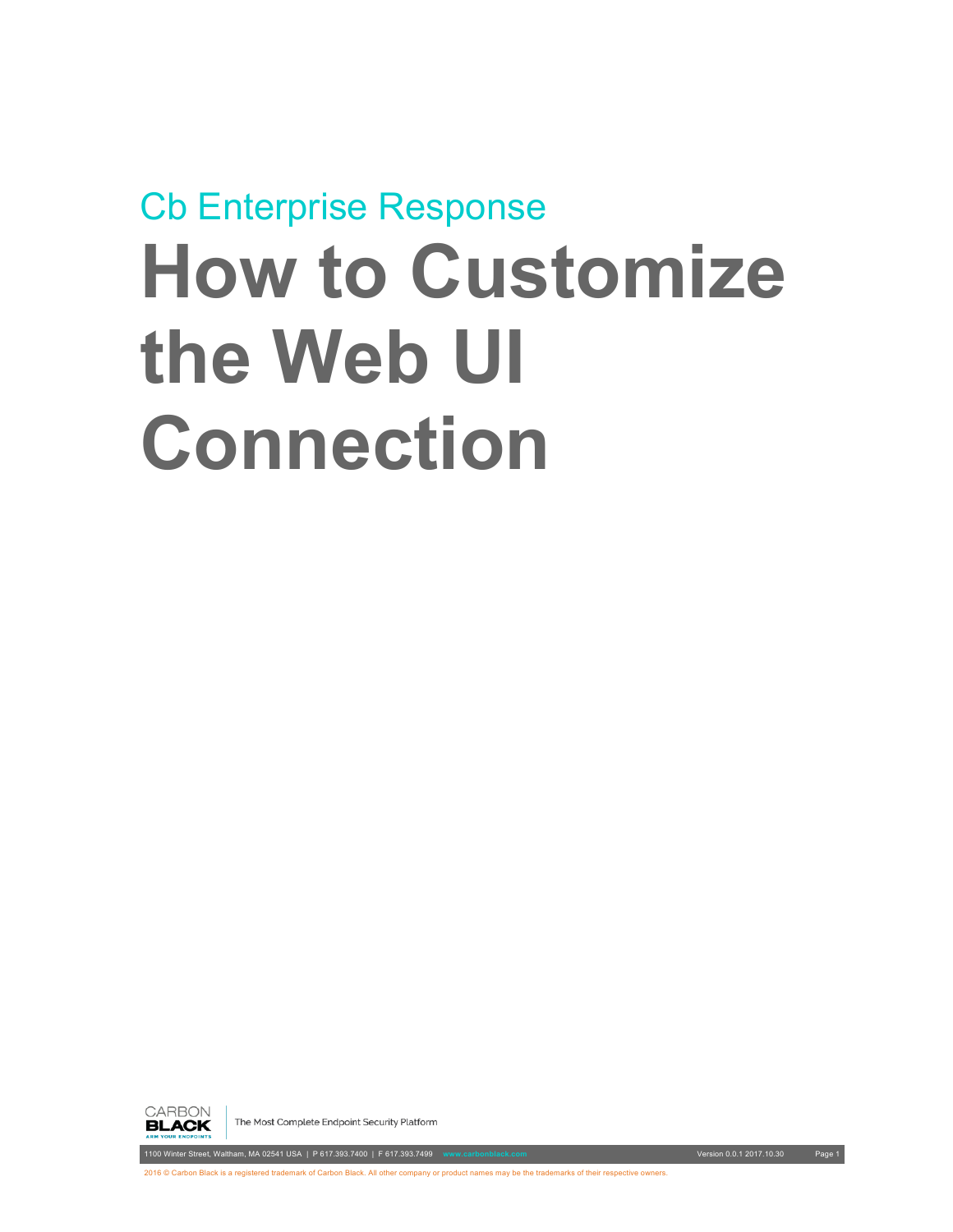#### **Table of Contents**

| <b>Overview</b>                                                    | 3                |
|--------------------------------------------------------------------|------------------|
| <b>Changing the Web UI Port</b><br><b>Prerequisites</b>            | 4<br>4           |
| Modify the Cb NGINX configuration file.                            | 4                |
| Update iptables configuration.                                     | 5                |
| Update main Cb configuration file (cb.conf)                        | $\bf 6$          |
| Redirect port 80 to 8443 (optional)                                | $6\phantom{1}6$  |
| Load new port configuration.                                       | $\overline{7}$   |
| Verify configuration.                                              | 7                |
| <b>Changing the SSL Server Certificate</b>                         | 8                |
| <b>Prerequisites</b>                                               | 8                |
| Store new SSL Server certificate and private key files.            | 9                |
| <b>Change the Web UI Port.</b>                                     | $\boldsymbol{9}$ |
| Modify Web UI server configuration section.                        | 9                |
| Store new SSL Server certificate and private key files, continued. | 10               |
| Load new certificate configuration.                                | 10               |
| Verify configuration.                                              | 10               |
| <b>Appendix A</b>                                                  | 11               |
| <b>Allowed HTTP Ports</b>                                          | 11               |



The Most Complete Endpoint Security Platform

1100 Winter Street, Waltham, MA 02541 USA | P 617.393.7400 | F 617.393.7499 **www.carbonblack.com** Version 0.0.1 2017.10.30 Page 2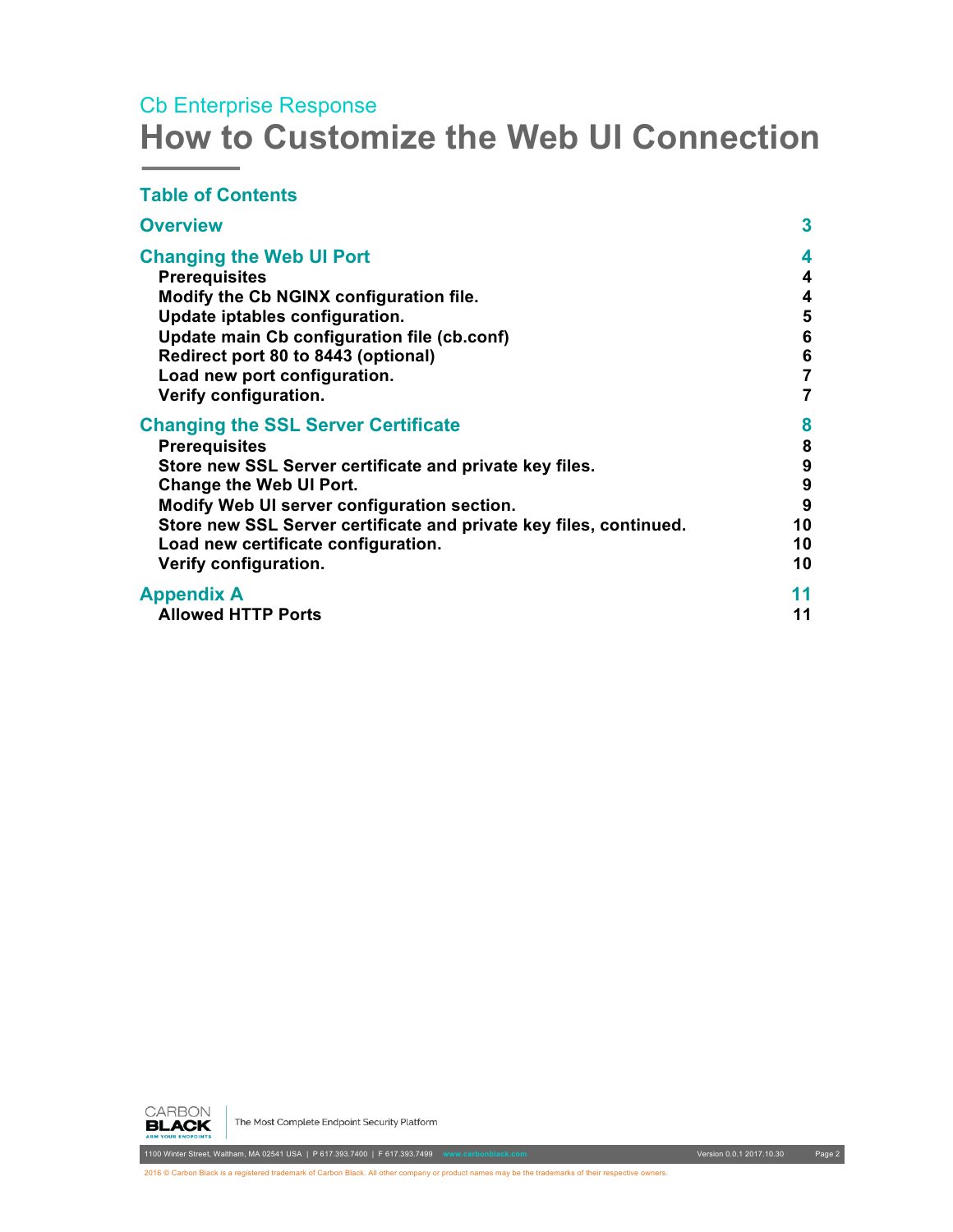#### <span id="page-2-0"></span>**Overview**

Carbon Black (Cb) Enterprise Response utilizes a browser-based User Interface (UI) referred to as the Cb Enterprise Response Web UI or console. The Web UI is a web server that also supports and facilitates the RESTful API connections. This server allows for the connection to be customized to be able to distinctly configure the interface to utilize a unique port and/or certificate. By default, the Web UI shares the same port and server SSL certificate utilized by the sensors. In many instances, it is preferred that the Web UI utilize its own port and/or certificate to uniquely control its interaction with the end user. Whether it is control access or to utilize an internal or third party SSL certificate. This document will describe the necessary steps and configuration changes required to properly implement a unique port and/or certificate for the Web UI and API connections.

These steps should be performed on the **master** only.



The Most Complete Endpoint Security Platform

1100 Winter Street, Waltham, MA 02541 USA | P 617.393.7400 | F 617.393.7499 **www.carbonblack.com** Version 0.0.1 2017.10.30 Page 3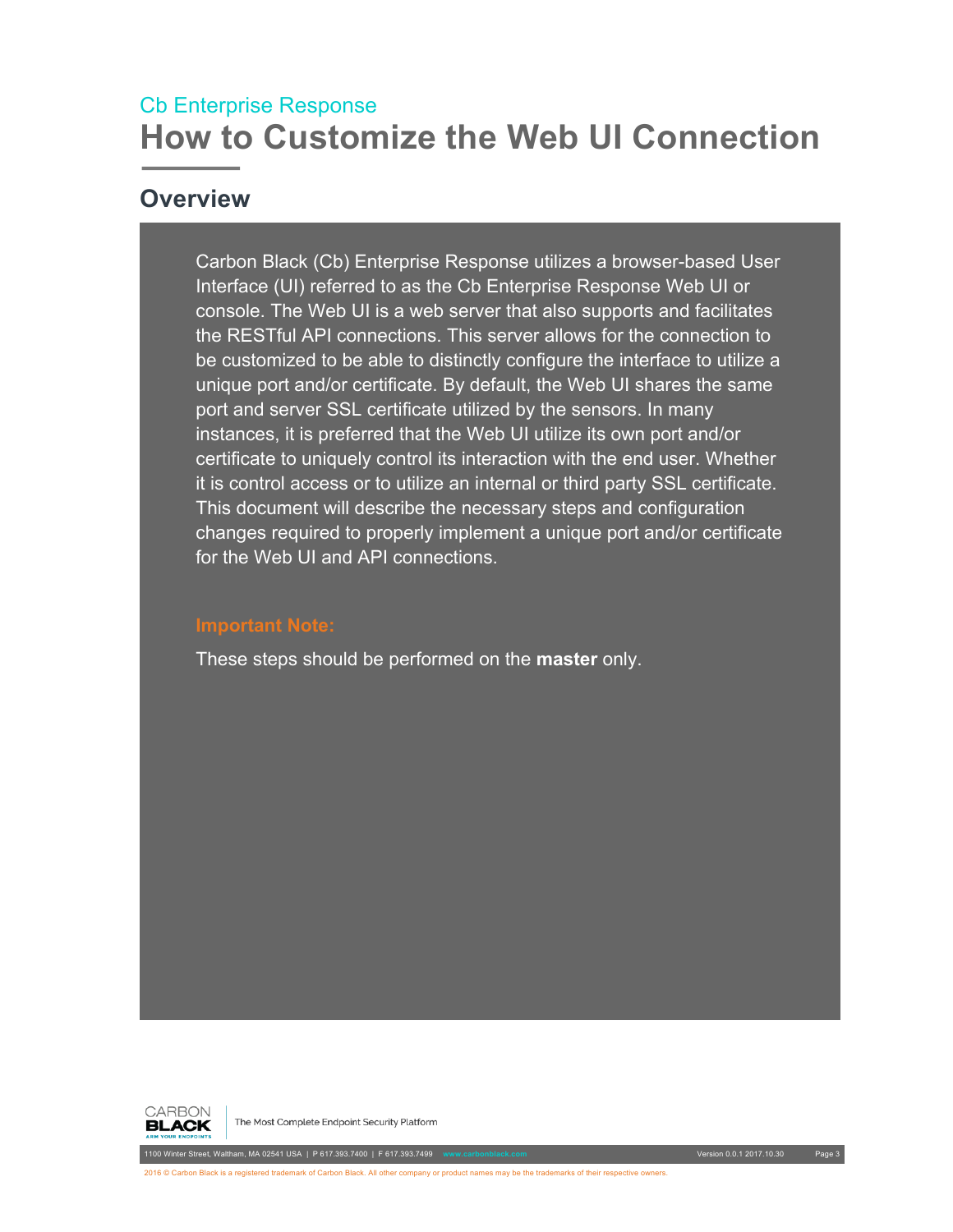# <span id="page-3-0"></span>**Changing the Web UI Port**

#### <span id="page-3-1"></span>**Prerequisites**

- An initialized Cb Enterprise Response server
- An available HTTP port number
	- See Appendix A for details
	- Port 8443 will be used for this example

#### <span id="page-3-2"></span>**Modify the Cb NGINX configuration file.**

1. Rename the default configuration file.

```
# mv /etc/cb/nginx/conf.d/cb.conf 
/etc/cb/nginx/conf.d/cb.conf.default
```
2. Copy and rename multi-home template configuration file.

# cp /etc/cb/nginx/conf.d/cb.multihome.conf.example /etc/cb/nginx/conf.d/cb.conf

3. Modify multi-home configuration file.

```
# vi /etc/cb/nginx/conf.d/cb.conf
```
- a. Disable at least one of the port 80 listener configuration.
- b. If a "listen" line referencing port 80 exists, remove or comment it out.

```
Note: Comments are indicated by a leading '#'
From
```
listen [::]:80 ipv6only=off;

**To**

listen [::]:80 ipv6only=off;



The Most Complete Endpoint Security Platform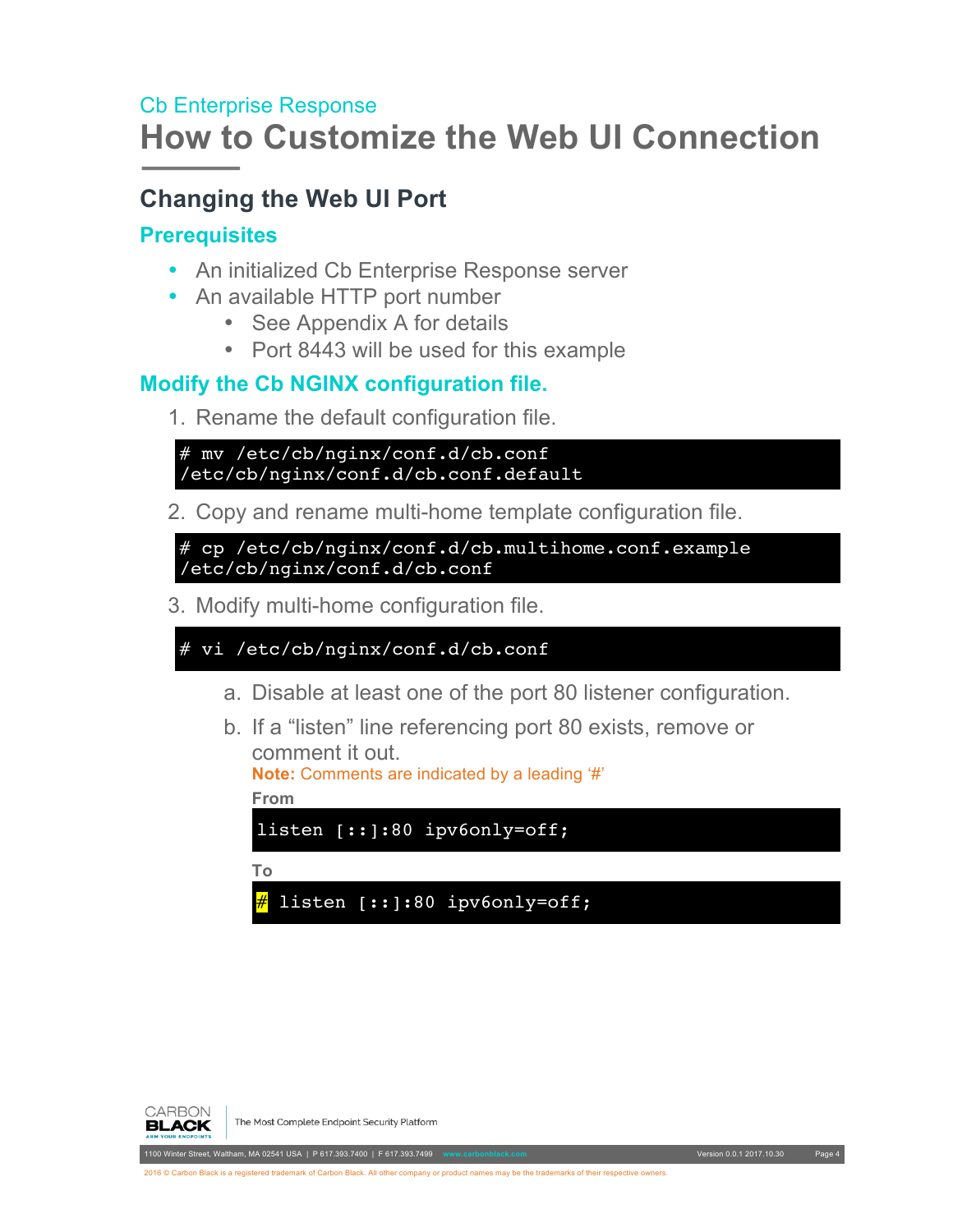#### **Modify the Cb NGINX configuration file, continued.**

- c. Modify Web UI server configuration sectionk.
	- i. Identify the proper server section by the following comment:

| Server<br># This server configuration is used for CB<br>Enterprise Server's Web UI |
|------------------------------------------------------------------------------------|
|                                                                                    |
| ii. Within that server configuration section modify the<br>listening port.         |
|                                                                                    |
| From                                                                               |
| # listen [:: ]:80 ipv6only=off;<br>listen $[:]:443$ ssl ipv6only=off;              |
| To                                                                                 |
| # listen $[::]:80$ ipv6only=off;<br>listen $[::]:8443$ ssl ipv6only=off;           |

d. Write changes and exit.

#### <span id="page-4-0"></span>**Update iptables configuration.**

1. Edit iptables.





The Most Complete Endpoint Security Platform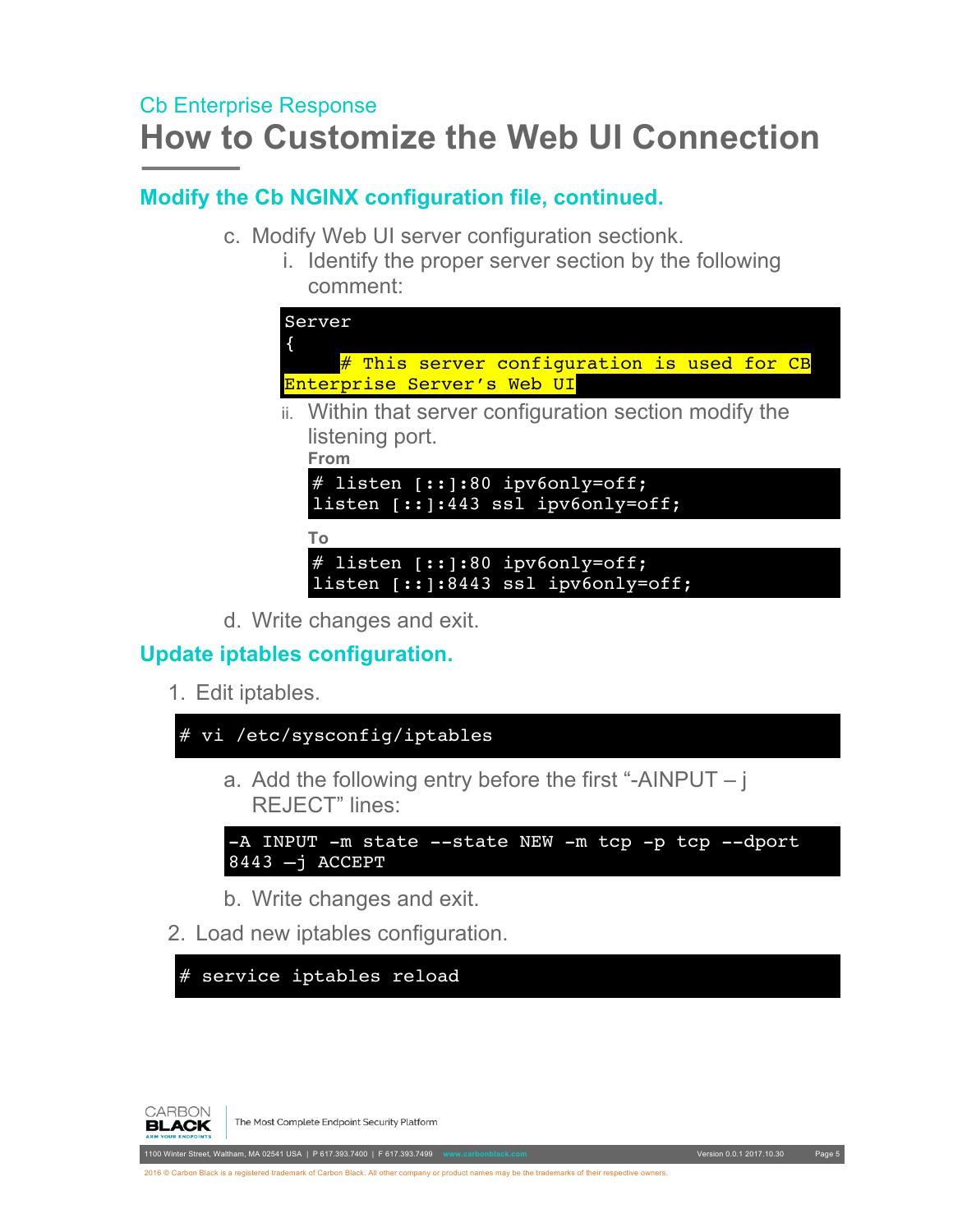#### <span id="page-5-0"></span>**Update main Cb configuration file (cb.conf)**

1. Edit cb.conf

# vi /etc/cb/cb.conf

2. Update the Web UI/API endpoint setting.

```
From
# TCP port on which Web UI/API HTTP endpoint is listening
on
NginxWebApiHttpPort=443
```
**To** # TCP port on which Web UI/API HTTP endpoint is listening on NginxWebApiHttpPort=8443

a. Write the changes and exit.

#### <span id="page-5-1"></span>**Redirect port 80 to 8443 (optional)**

**Note:** Only perform this step if port 80 is open and redirection to HTTPS **is desired**.

1. Backup the http.conf file before making changes.

```
cp /etc/cb/nginx/conf.d/http.conf 
/etc/cb/nginx/conf.d/http.conf.default
```
2. Edit this line in the /etc/cb/nginx/conf.d/http.conf configuration file to redirect port 80 to port 8443 (HTTPS):

**From**

return 301 https://\$host\$request uri;

**To**

```
return 301 https://$host:8443$request uri;
```


The Most Complete Endpoint Security Platform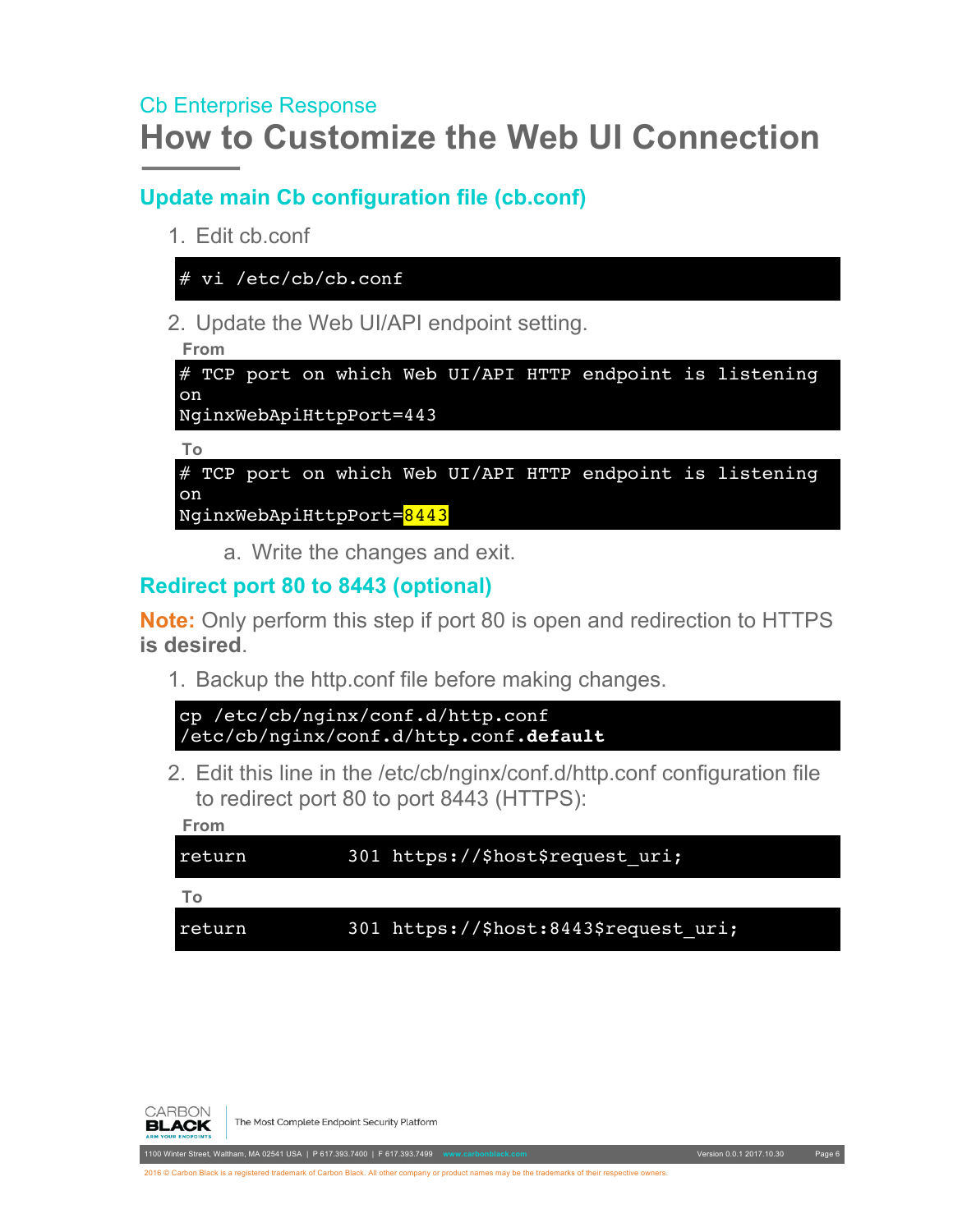#### <span id="page-6-0"></span>**Load new port configuration.**

1. For a standalone server restart cb-enterprise

```
# service cb-enterprise stop
# service cb-enterprise start
```
**Or:**

For a cluster environment, restart cluster

```
# /usr/share/cb/cbcluster stop
# /usr/share/cb/cbcluster start
```
#### <span id="page-6-1"></span>**Verify configuration.**

1. Web browse to the Web UI with the new port: https://cberserver.myco.com:8443



The Most Complete Endpoint Security Platform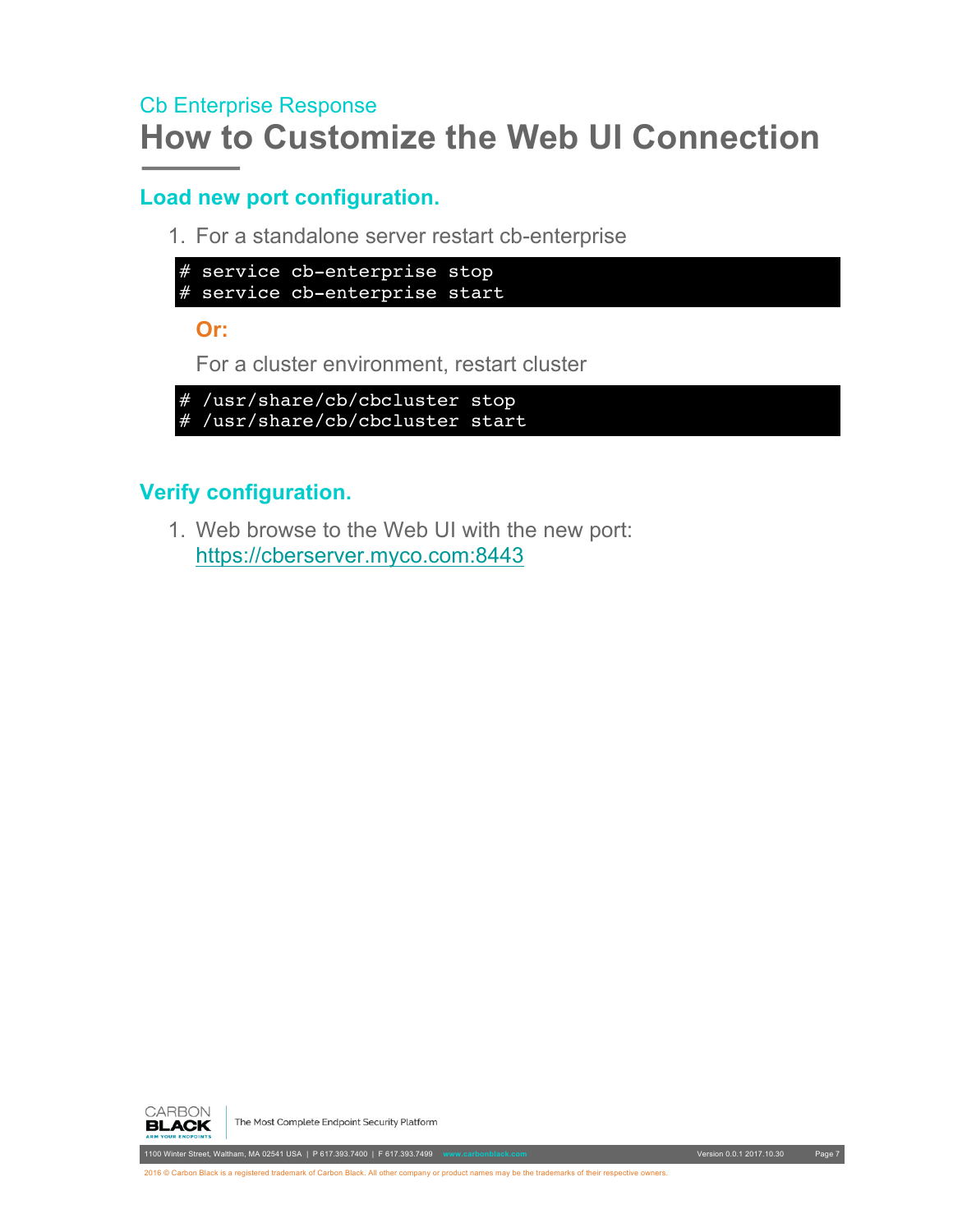# <span id="page-7-0"></span>**Changing the SSL Server Certificate**

#### <span id="page-7-1"></span>**Prerequisites**

- An initialized Cb Enterprise Response server
- An available HTTP port number
	- See Appendix A for details
	- Port 8443 will be used for this example
- A new SSL Server certificate and private key
	- Openssl compatible X.509 certificate and RSA key
	- Certificate mycert.crt and mycert.key uploaded to /root directory will be used for this example.

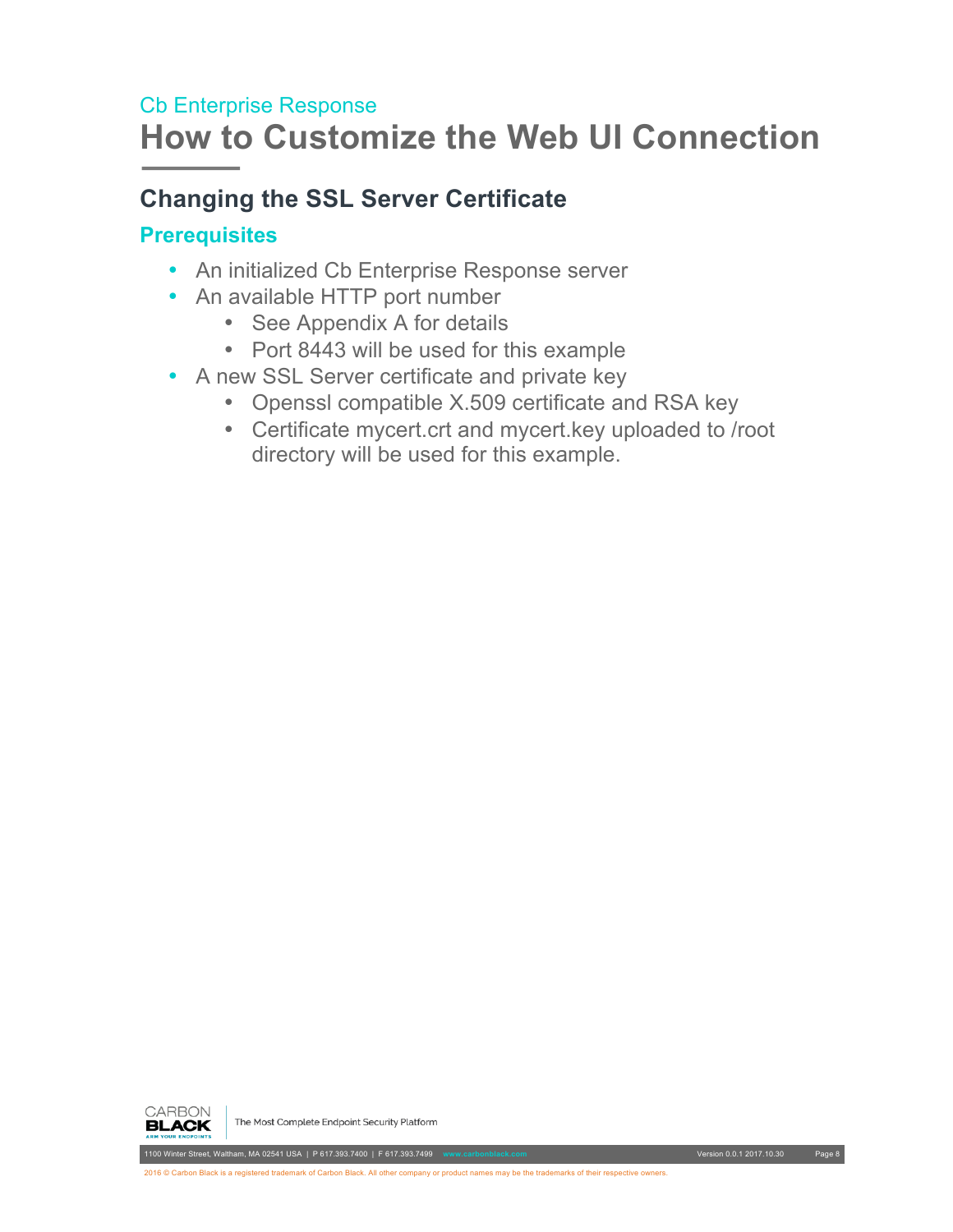#### <span id="page-8-0"></span>**Store new SSL Server certificate and private key files.**

1. Upload files and move to Cb certificate directory.

```
# mv /root/mycert.* /etc/cb/certs/
```
#### <span id="page-8-1"></span>**Change the Web UI Port.**

1. Follow procedures identified above.

<span id="page-8-2"></span>**Modify Web UI server configuration section.**

```
# vi /etc/cb/nginx/conf.d/cb.conf
```
1. Identify the proper server section by the following comment:

```
server
{
     # This server configuration is used for CB Enterprise
Server's Web UI
```
- 2. Within that server configuration section, remove the use of the default certificate and key.
	- a. Comment out the following lines:
	- **From**

```
 include
/var/cb/nginx/props/nginx.runtime.ssl_certificate.prop
```

```
;
      include
/var/cb/nginx/props/nginx.runtime.ssl_certificate_key.
prop;
```
**To**

```
include
/var/cb/nginx/props/nginx.runtime.ssl_certificate.prop
;
     include
\sqrt{2}var/cb/nginx/props/nginx.runtime.ssl certificate key.
prop;
```


The Most Complete Endpoint Security Platform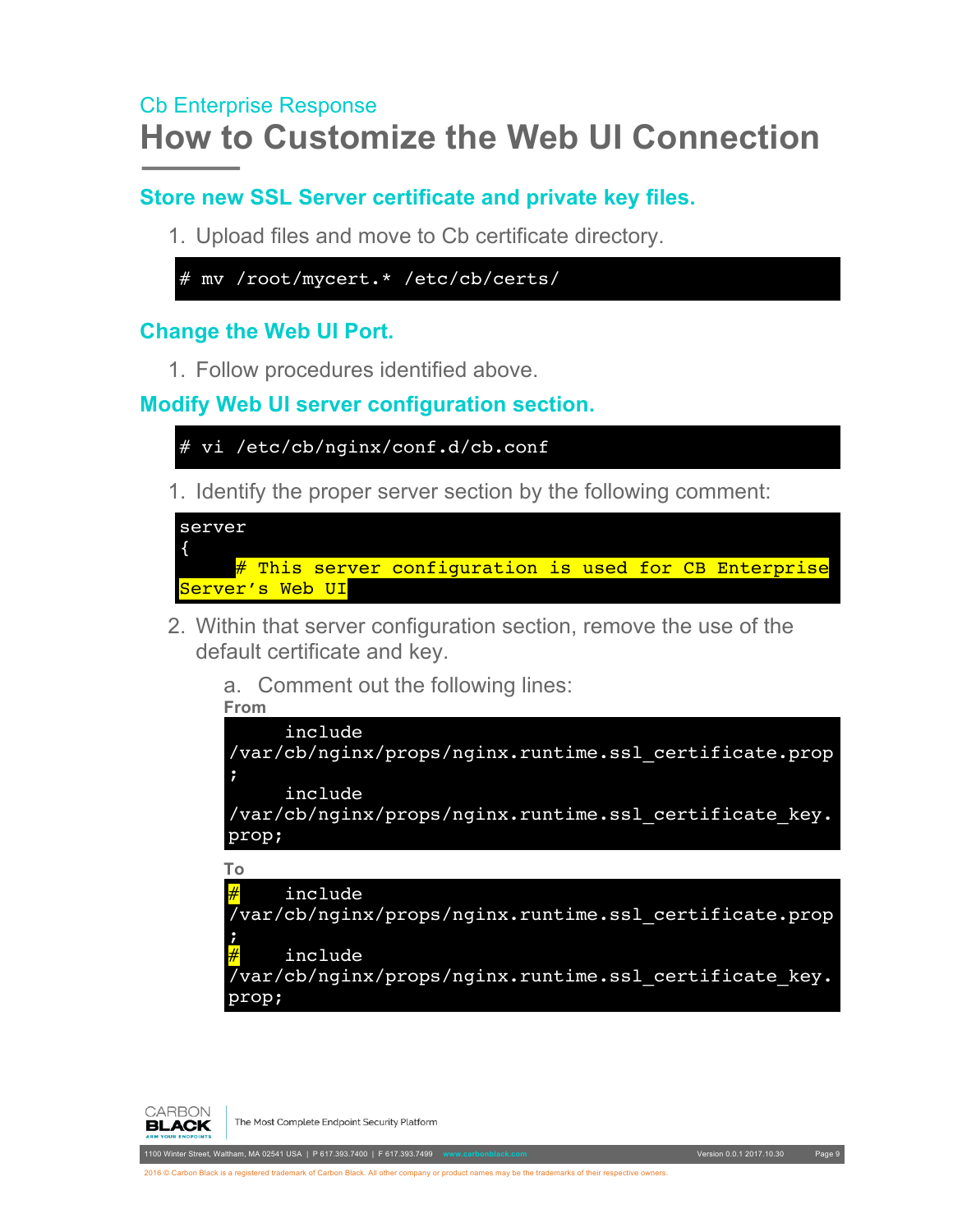#### <span id="page-9-0"></span>**Store new SSL Server certificate and private key files, continued.**

- 3. Add the new certificate configuration.
	- a. Directly below the commented lines, add the following lines with the same indention:

ssl certificate /etc/cb/certs/mycert.crt; ssl\_certificate\_key /etc/cb/certs/cert.key;

4. Write changes and exit.

#### <span id="page-9-1"></span>**Load new certificate configuration.**

1. For a standalone server, restart cb-enterprise.

# service cbenterprise stop # service cbenterprise start

**Or:**

For a cluster environment, restart cluster.

```
# /usr/share/cb/cbcluster stop
# /usr/share/cb/cbcluster start
```
#### <span id="page-9-2"></span>**Verify configuration.**

- 1. Web browse to the Web UI with the new port: <https://cberserver.myco.com:8443>
- 2. Verify new certificate is presented.
	- a. Select the  $\mathbf{a}$  next to the URL of the web browser.
	- b. Select the **Connection** tab.
	- c. Select **Certificate information**.
	- d. Verify certificate information.



The Most Complete Endpoint Security Platform